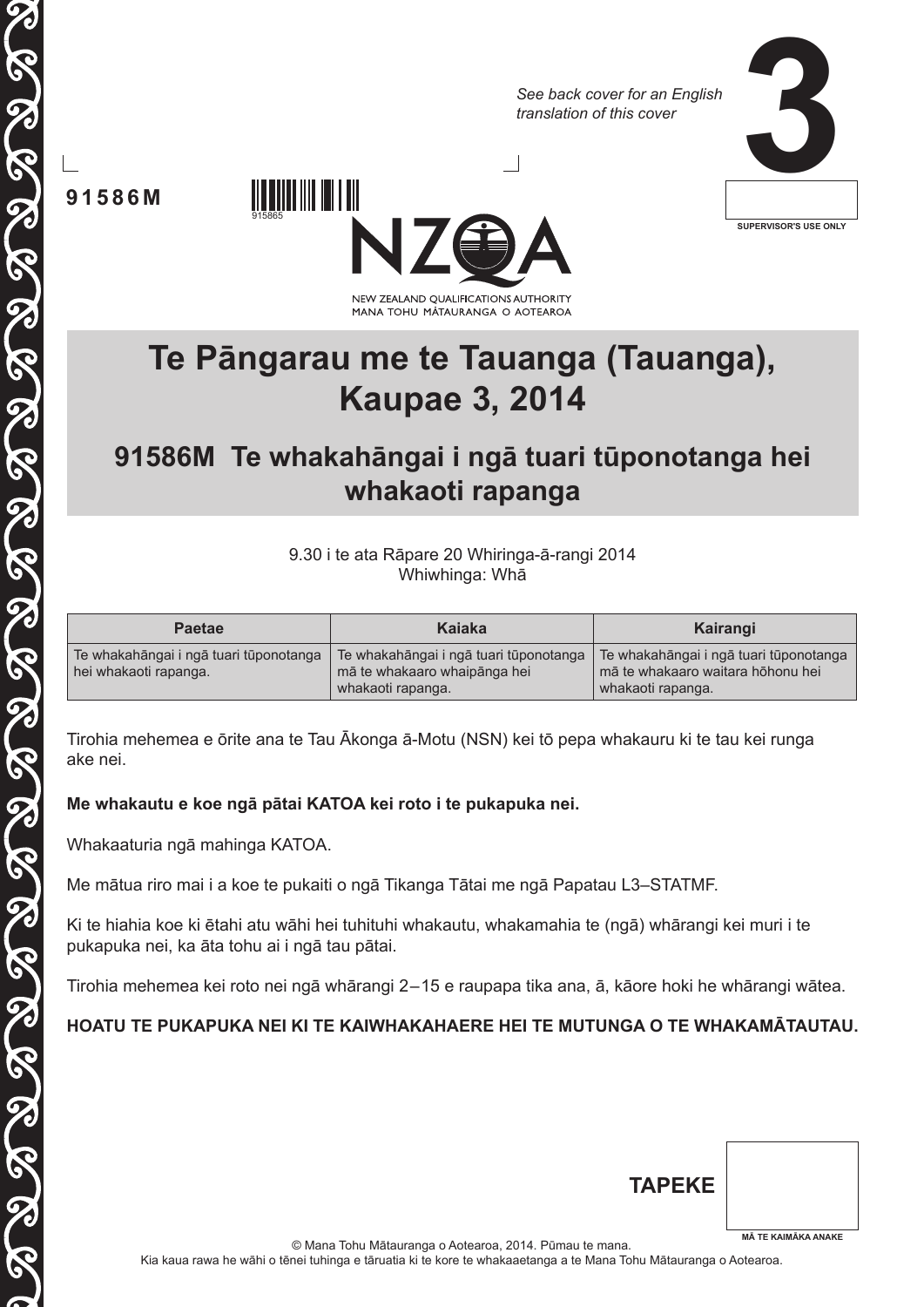## **Pātai Tuatahi**

(a) Ka taea te whakatauira te rahi o te matū whakakori (caffeine) i roto i tētahi kawhe "inu kotahi" mā tētahi tuari māori, me te toharite o te 115 mg me te ine mahora o te 10 mg.

 Me kī ka otahia e tētahi kiritaki kia toru ngā kawhe "inu kotahi".

 Tātaihia te tūponotanga kei waenga i te 108 mg me te 122 mg te matū whakakori kei roto i ngā kawhe **katoa e toru**.

 Hōmai ngā whakapaenga hei whakaputa.

(b) Ko te wā ka pā mai ngā pānga ki te tangata o te matū whakakori i roto i tana inu kawhe i muri i tana inumanga ka tāea te whakatauira mā tētahi taurangi matapōkere e whai uara i waenga i te 0 meneti me te 40 meneti. Ko te āhua nei ko te wā ka tino pā mai ngā pānga ki te tangata o te matū whakakori i roto i tana inu kawhe he 10 meneti.

 Mā te whakamahi i tētahi tauira tōtika, tātaihia te tūponotanga ka iti ake i te rima meneti, ka nui ake RĀNEI i te 10 meneti e rongo ai te tangata i te pānga o te matū whakakori i roto i tana inu kawhe.

**Mā te Kaimāka anake**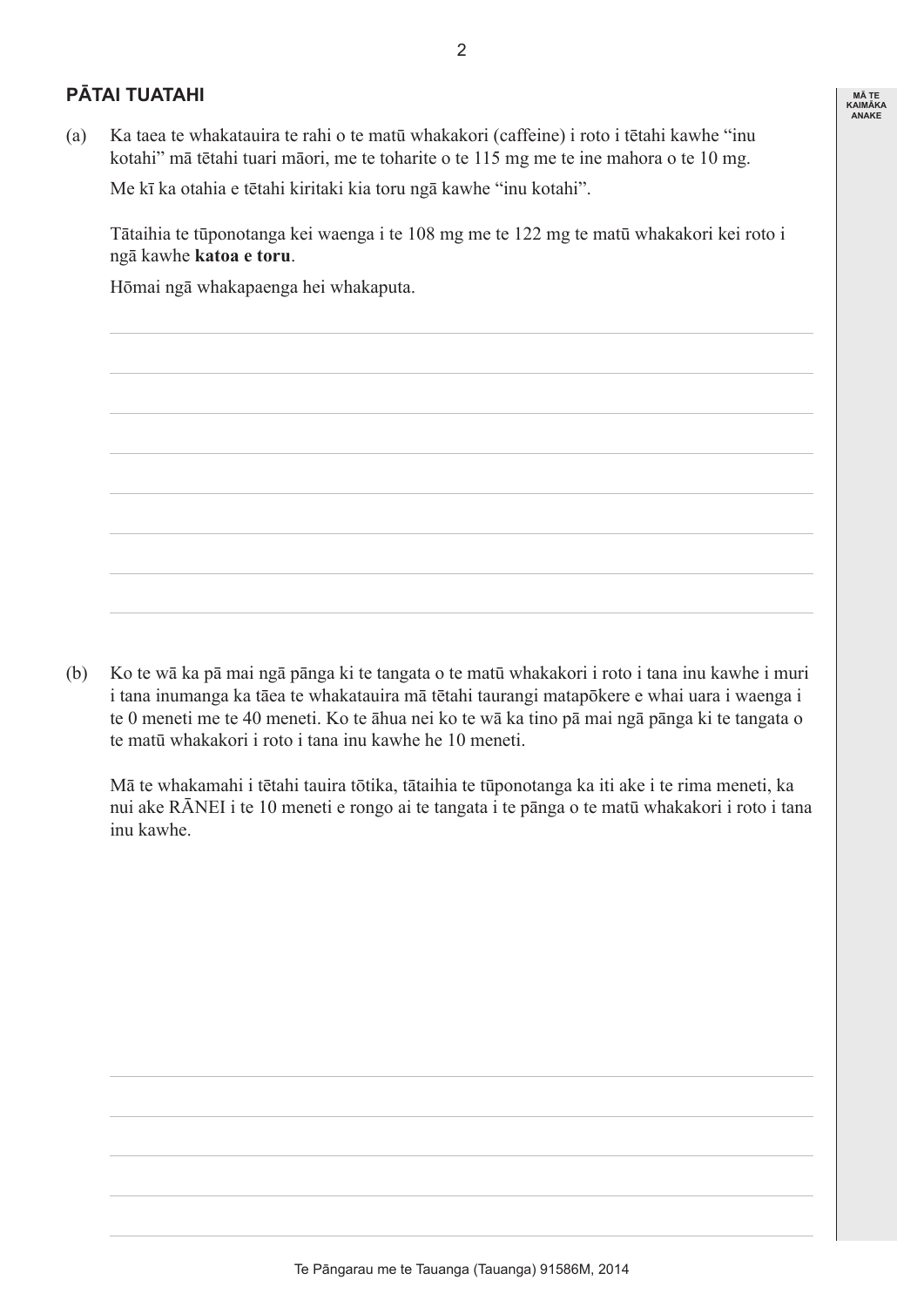#### **Question One**

(a) The amount of caffeine in a "single shot" coffee can be modelled by a normal distribution, with mean 115 mg and standard deviation 10 mg.

 Suppose that a customer orders three "single shot" coffees.

 Calculate the probability that **all three** coffees contain between 108 mg and 122 mg of caffeine.

Give any assumption(s) that need to be made.

(b) The time it takes for a person to feel the effects of the caffeine in their coffee after they drink it can be modelled by a random variable that takes on values between 0 minutes and 40 minutes. The most likely time it takes a person to feel the effects of the caffeine in their coffee is 10 minutes.

 Using an appropriate model, calculate the probability that it will take less than five minutes OR more than 10 minutes for a person to feel the effects of the caffeine in their coffee.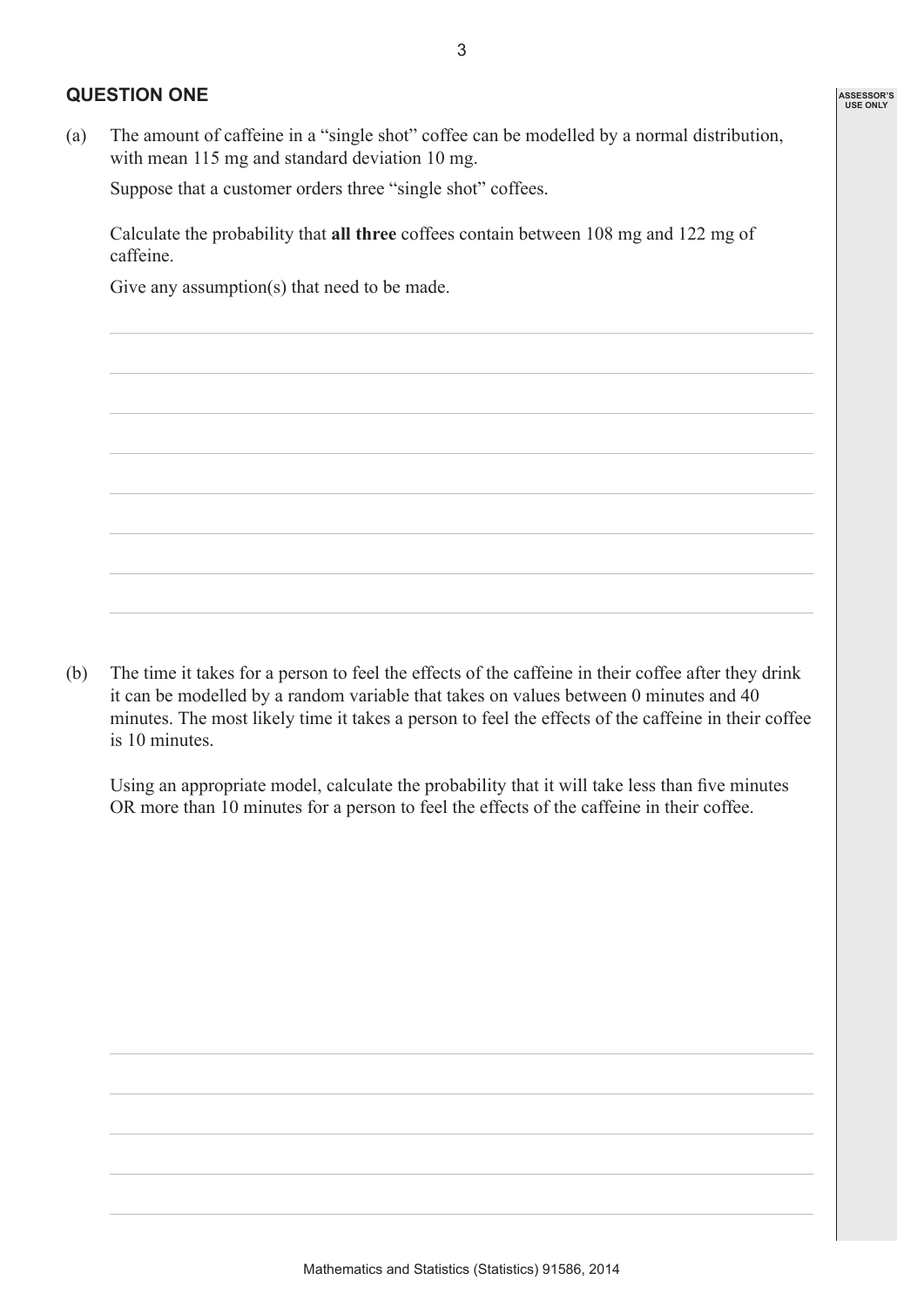- $\overline{\mathbf{A}}$
- (c) Tata ki te 35% o ngā kawhe latte "rahinga nui" neke atu i te 405 mL miraka kei roto.

 Ka whakamahia e tētahi rangatira whare kawhe tētahi tuari māori me te toharite 400 mL ki te whakatauira i te rahinga o te miraka i roto i ngā latte "rahinga nui".

**Mā te Kaimāka anake**

 (i) Mā te whakamahi i tēnei tauira, tātaihia te ōrautanga o ngā latte "rahinga nui" ka tāea te tūmanako he nui ake i te 410 mL o te miraka kei roto.

 (ii) Matapakihia kia kotahi te aukatinga ka tāea mēnā ka whakamahia te tuari māori hei whakatauira i te rahi o te miraka kei roto i tētahi latte "rahinga nui".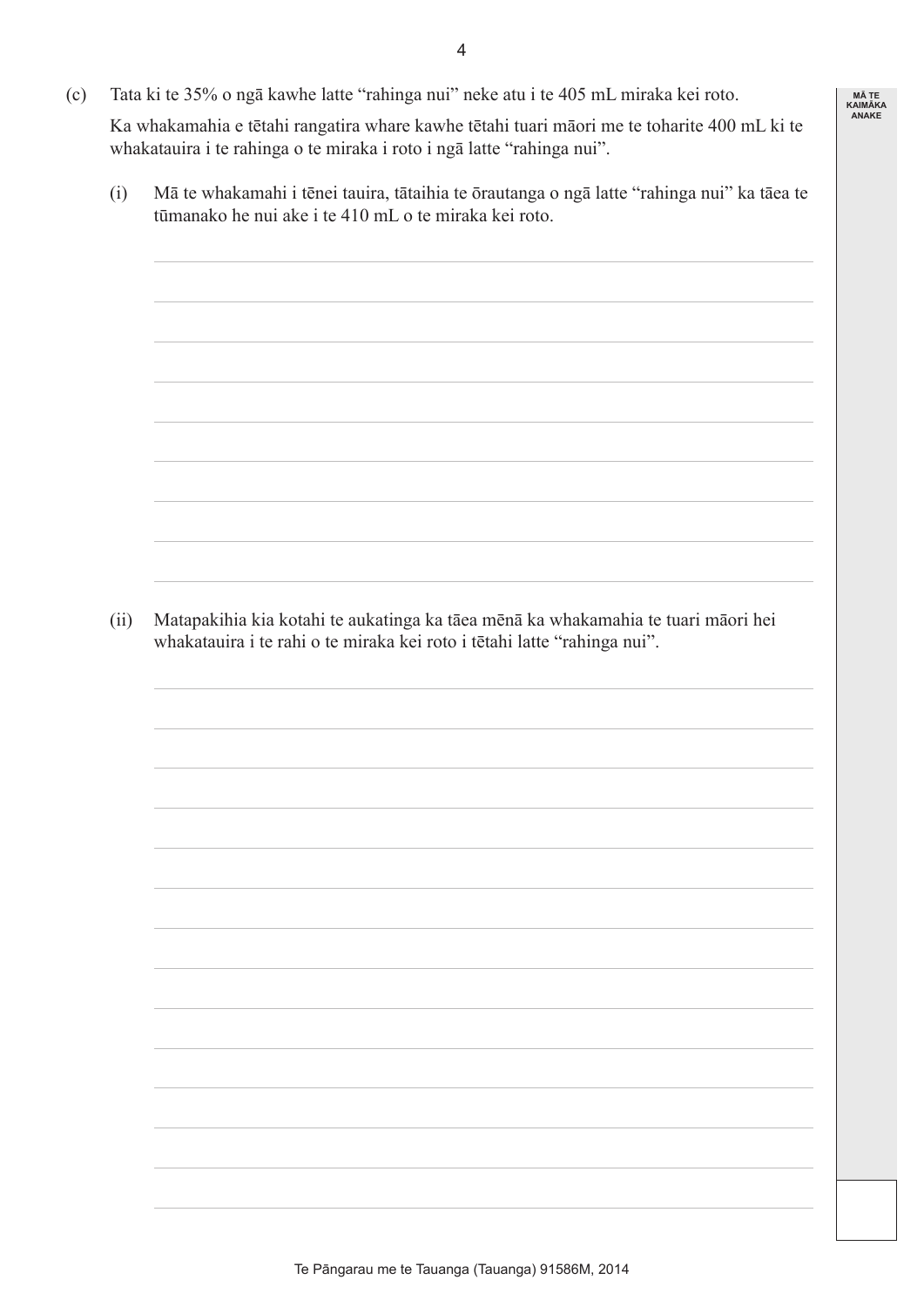(c) Around 35% of "large size" latte coffees contain more than 405 mL of milk.

 A café owner uses a normal distribution with mean 400 mL to model the amount of milk used in "large size" lattes.

 (i) Using this model, calculate the percentage of "large size" lattes that could be expected to contain more than 410 mL of milk.

 (ii) Discuss one potential limitation with using a normal distribution to model the amount of milk used in a "large size" latte.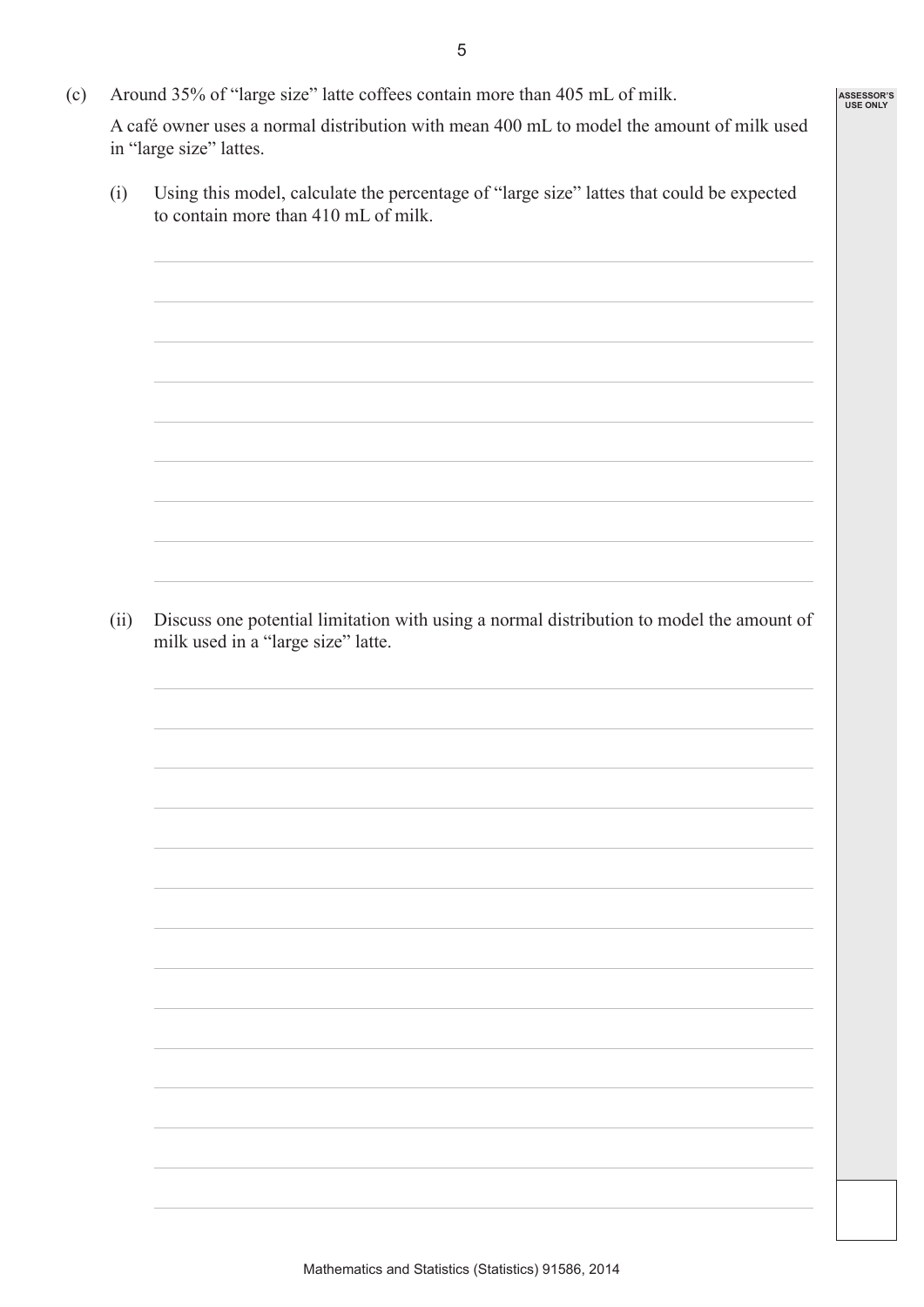## **Pātai Tuarua**

- (a) Ko te whakatau tata a tētahi rangatira whare kawhe he 30% o ngā inu kawhe latte ka mahia mai i te miraka mōmona iti. I roto i te kotahi wiki, i tuhia e te rangatira whare kawhe e hia ngā latte i mahia ki te miraka mōmona iti, ki tētahi atu momo miraka rānei, mō ngā "huinga" o ngā ota latte piritata e rima.
	- (i) Parahautia te whakamahinga o te tuari huarua hei whakatauira i te maha o ngā latte i roto i tētahi huinga o te 5 ka mahia mai i te miraka mōmona iti.



 Whakaotihia te kauwhata mā te whakaatu i ngā uara e toe ana mō te tauira tuari huarua.



**Mā te Kaimāka anake**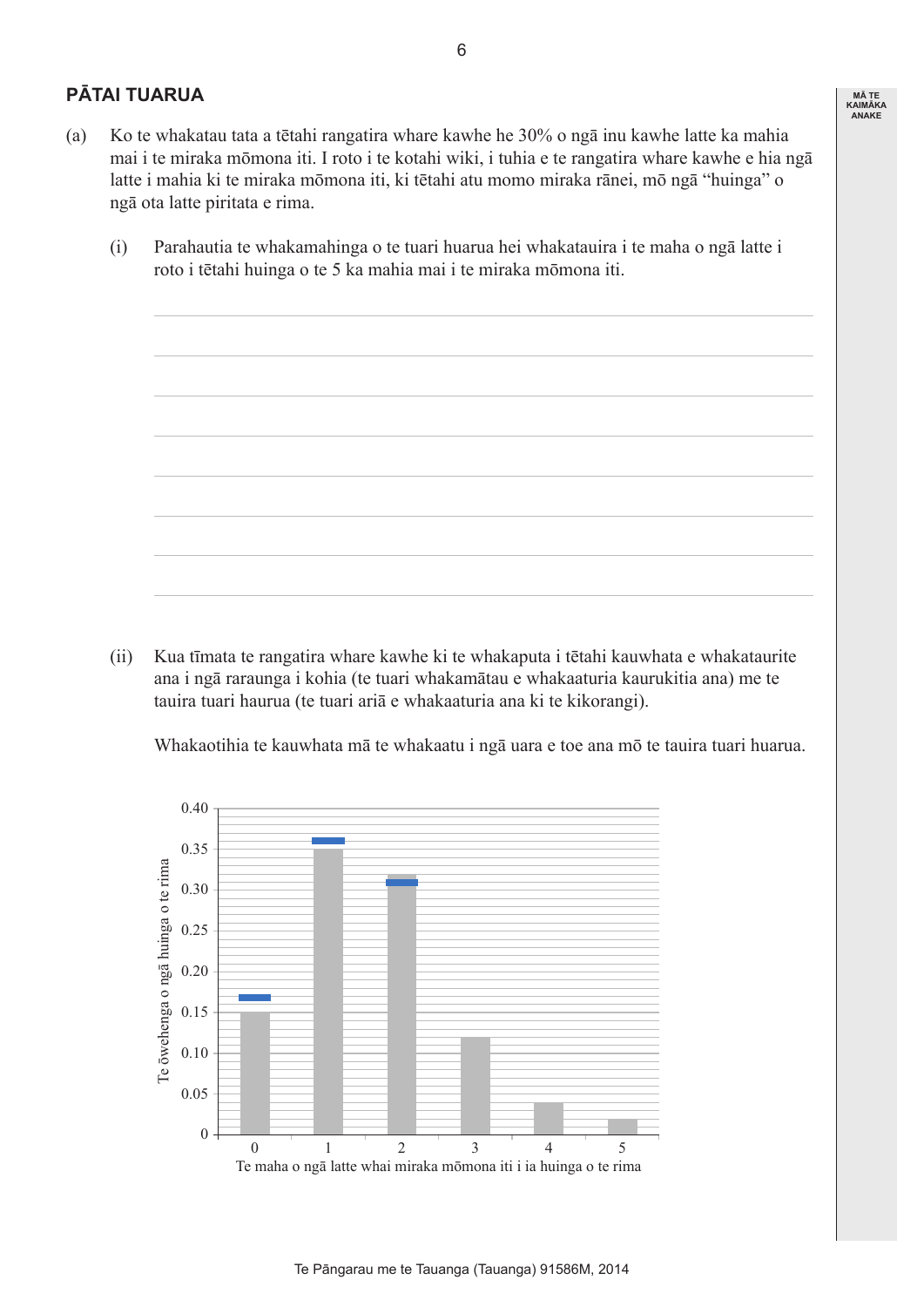| (iii) Matapakitia he aha te/ngā whakatau ka puta ki te rangatira whare kawhe mai i te |
|---------------------------------------------------------------------------------------|
| kauwhata kua oti i te whārangi 6.                                                     |



- (b) Ko te tau toharite o ngā ota ā-waea mō te kawhe i te hāora i whiwhi i te whare kawhe he 4.6.
	- (i) Mā te whakamahi i tētahi tauira tuari tūponotanga tōtika, tātaihia te tūponotanga e rua te mōrahi o ngā ota ā-waea mō te kawhe ka whiwhi i te whare kawhe i roto i tētahi hawhe hāora.

 (ii) Mō te whakamahi i te tuaritanga ka whakamahia i te wāhanga (b)(i), me puta kia kotahi te whakapaenga, neke atu rānei.

 Tautohua kia kotahi te whakapaenga kei te hē pea, ā, matapakihia te take e pēnei ai.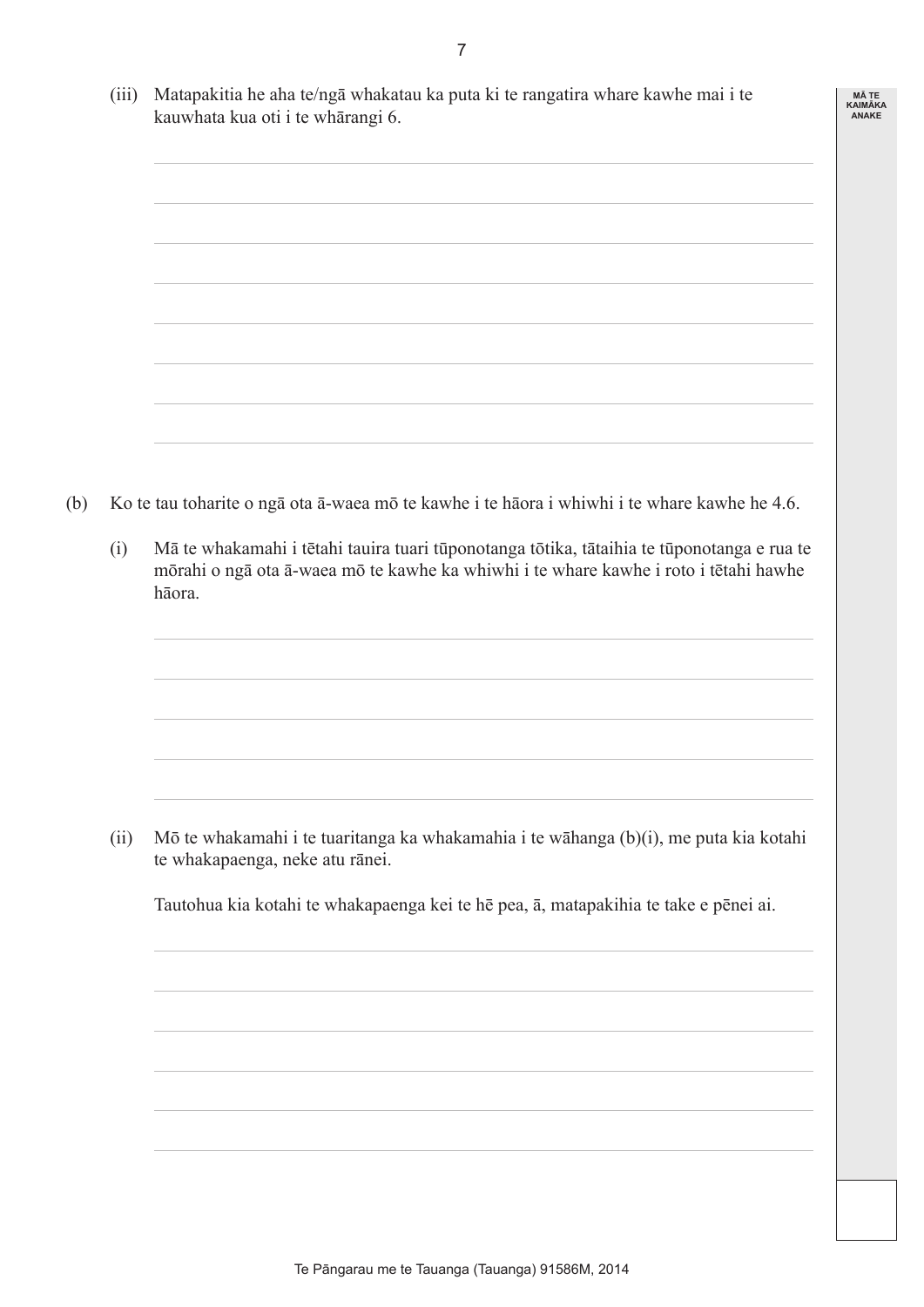#### **Question Two**

- (a) A café owner estimates that 30% of latte coffees are made with trim milk. Over a period of a week, the café owner has recorded how many lattes were made with trim milk or with other milk for "sets" of five consecutive latte orders.
	- (i) Justify the use of the binomial distribution to model the number of lattes in a set of  $5$ that are made with trim milk.

 (ii) The café owner has begun to produce a graph comparing the data collected (the experimental distribution shown shaded) and the binomial distribution model (the theoretical distribution shown in blue).

 Complete the graph by showing the remaining values for the binomial distribution model.

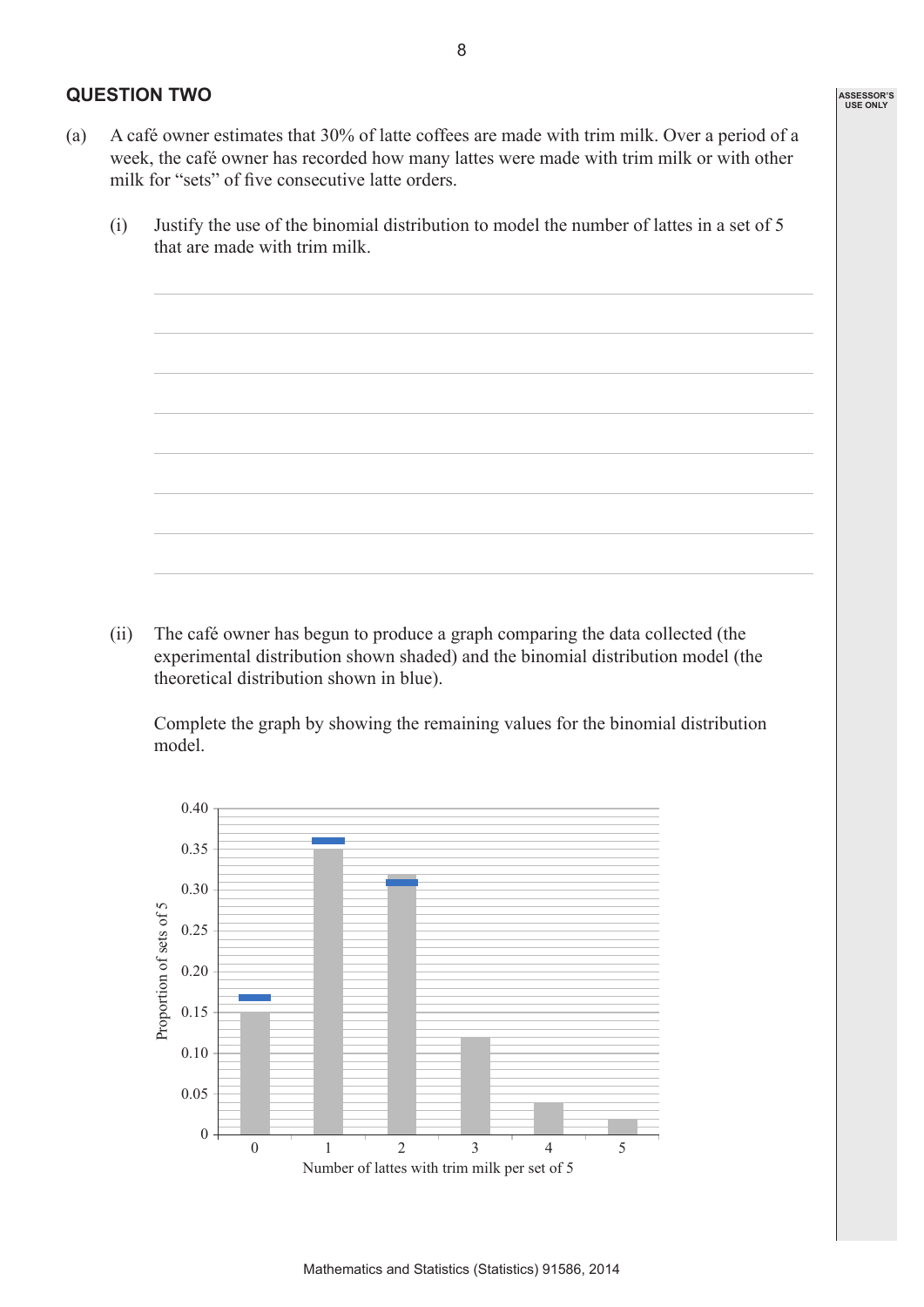| (iii) | Discuss what conclusion(s) the café owner could draw from the completed graph on<br>page 8.                                                                         |
|-------|---------------------------------------------------------------------------------------------------------------------------------------------------------------------|
|       |                                                                                                                                                                     |
|       |                                                                                                                                                                     |
|       |                                                                                                                                                                     |
|       |                                                                                                                                                                     |
|       | The mean number of phone orders for coffee per hour received by the café is 4.6.                                                                                    |
| (i)   | Using a suitable probability distribution model, calculate the probability that the café<br>receives at most two phone orders for coffee over any half-hour period. |
|       |                                                                                                                                                                     |
|       |                                                                                                                                                                     |
| (ii)  | To apply the distribution used in part $(b)(i)$ , at least one assumption needs to be made.                                                                         |
|       | Identify one such assumption that may be invalid, and discuss why this is the case.                                                                                 |
|       |                                                                                                                                                                     |
|       |                                                                                                                                                                     |
|       |                                                                                                                                                                     |
|       |                                                                                                                                                                     |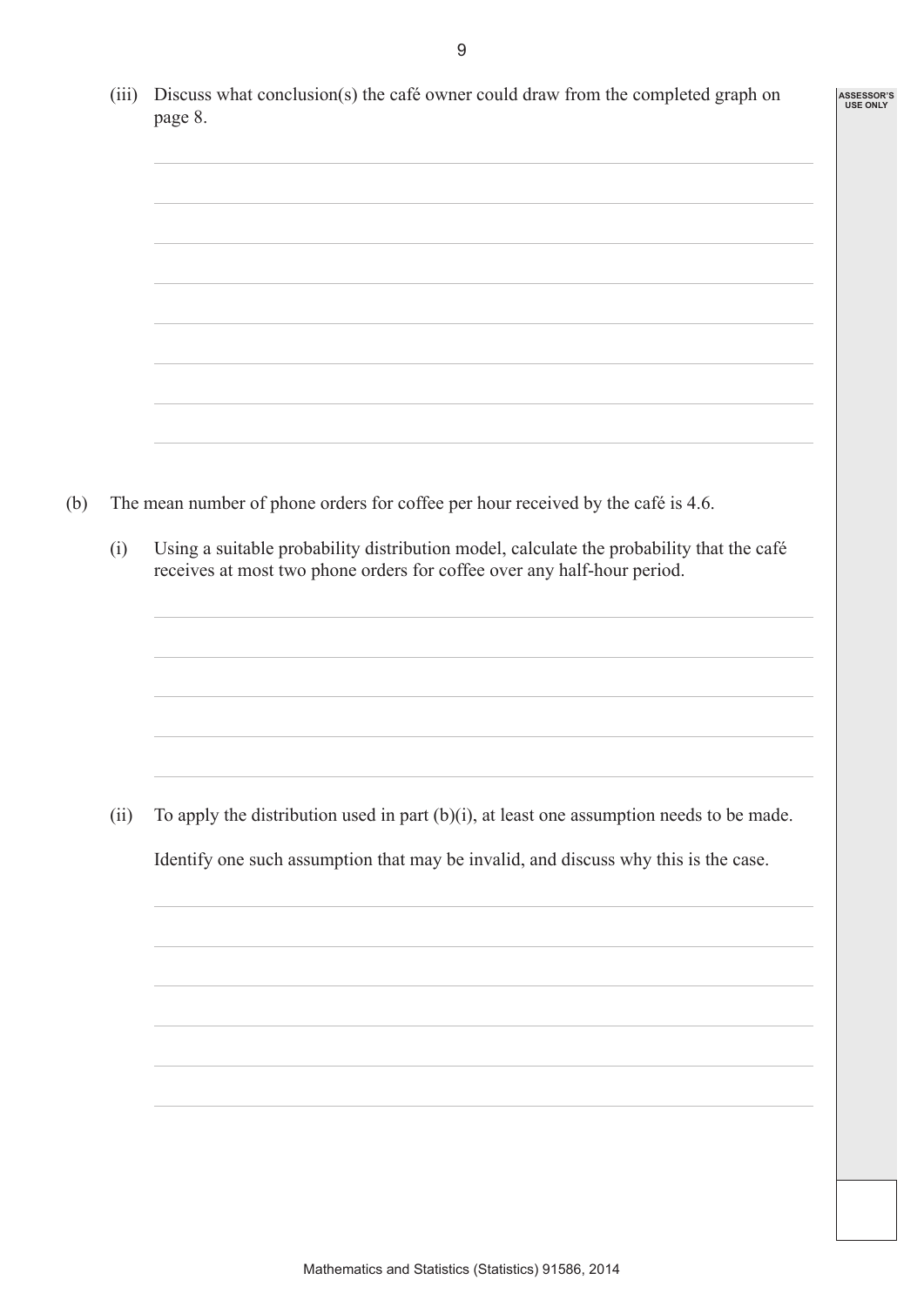## **Pātai Tuatoru**

(a) E whakaatu ana te tūtohi i raro nei i te tuari tūponotanga o te taurangi matapōkere *N*, te maha o ngā ota mō ngā kawhe hei kawe atu mā tētahi kiritaki.

| $P(N = n)$ | 0.49 | 0.31 | v. 1 | 0.08 | ∩ ∩า<br>∪.∪∠ |
|------------|------|------|------|------|--------------|

- (i) Tātaihia te tau toharite o ngā kawhe hei kawe atu i otahia e ngā kiritaki.
- (ii) Ka whiwhi ngā kiritaki katoa i tētahi paepae pepamārō hei kawe atu i ā rātou kawhe. Ko te utu mō te mahi i ia kawhe, tae atu ki ngā rauemi me te mahi, he \$1.80. Ko te utu o tētahi paepae pupuri i ngā kawhe tae atu ki te rua he \$0.20. Ko te utu o tētahi paepae pupuri i ngā kawhe e toru tae atu ki te rima he \$0.40.

 Tātaihia te utu e tūmanakohia ana mō ia ota kawhe kawe atu.



 (i) Mā te whakamahi i tētahi tauira tōtika, whakatauhia te rahinga mōrahi ka tūmanakohia e te toa kawhe kāore e ekehia e ngā whakaaro a ngā kiritaki 80%.

**Mā te Kaimāka anake**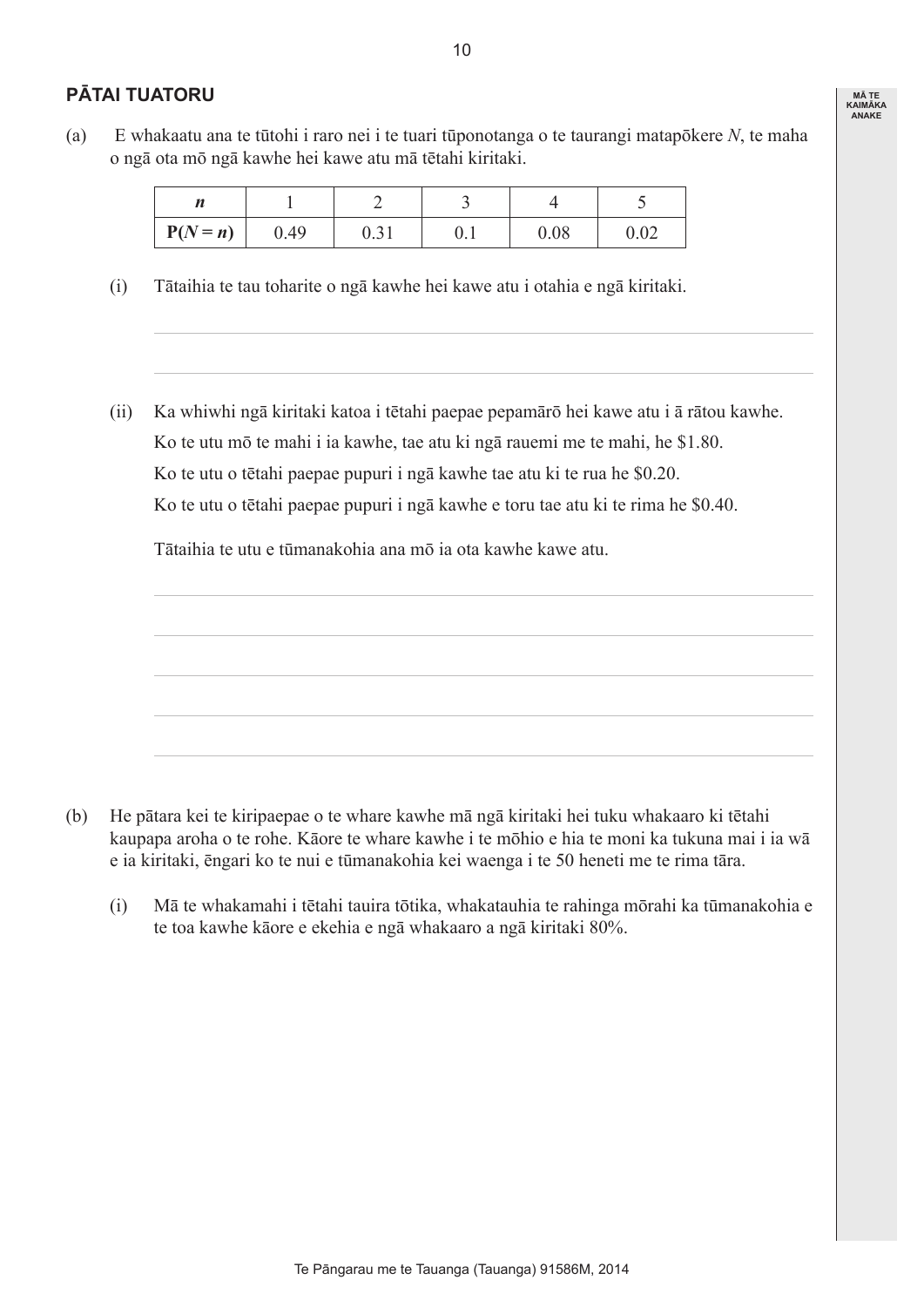| <b>MATE</b>    |
|----------------|
| <b>KAIMÄKA</b> |
| <b>ANAKE</b>   |

 (ii) Parahautia tō tīpakotanga o te tauira tuari tūponotanga tōtika.

(c) I tuhia e tētahi kamupene hoko pīni kawhe te maha o ngā toronga i tana paetukutuku i roto i ngā wāhanga wā 15 meneti i roto i ngā marama e rua kua hipa. I kitea e te kamupene o aua wāhanga wā e 96%, kotahi te toronga ki te paetukutuku i te iti rawa.

 Tātaihia te tūponotanga neke atu i te 10 ngā toronga ki te paetukutuku i roto i tētahi wāhanga wā 30 meneti.

11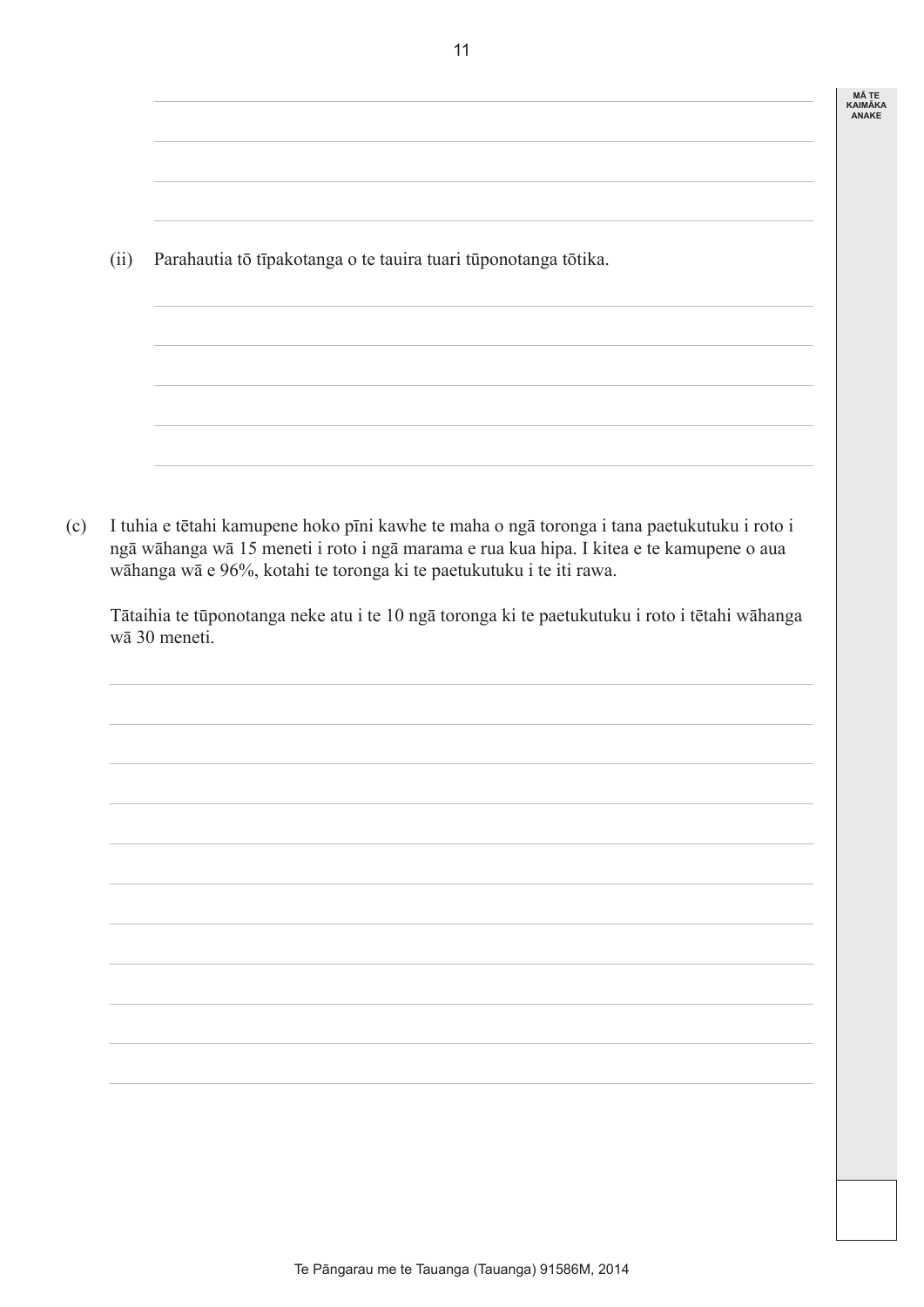#### **Question Three**

(a) The table below shows the probability distribution of the random variable  $N$ , the number of takeaway coffees ordered by a customer.

| $P(N = n)$ | 0.49 | 0.01 | v. 1 | 0.08 | ስ ስኅ<br>∪.∪∠ |
|------------|------|------|------|------|--------------|

- (i) Calculate the mean number of takeaway coffees ordered by customers.
- (ii) All customers are given a cardboard tray to carry their takeaway coffees. The cost to make each coffee, including the cost of the materials and labour, is \$1.80. The cost of a tray that can hold up to two coffees is \$0.20. The cost of a tray that can hold three to five coffees is \$0.40.

 Calculate the expected cost of each takeaway coffee order.



- (b) A café has a jar on the front counter for customers to give money for a local charity. The café is not sure how much each customer will give each time, but expects an amount between 50 cents and five dollars.
	- (i) Using an appropriate model, determine the maximum amount that the café would expect 80% of customers to donate less than.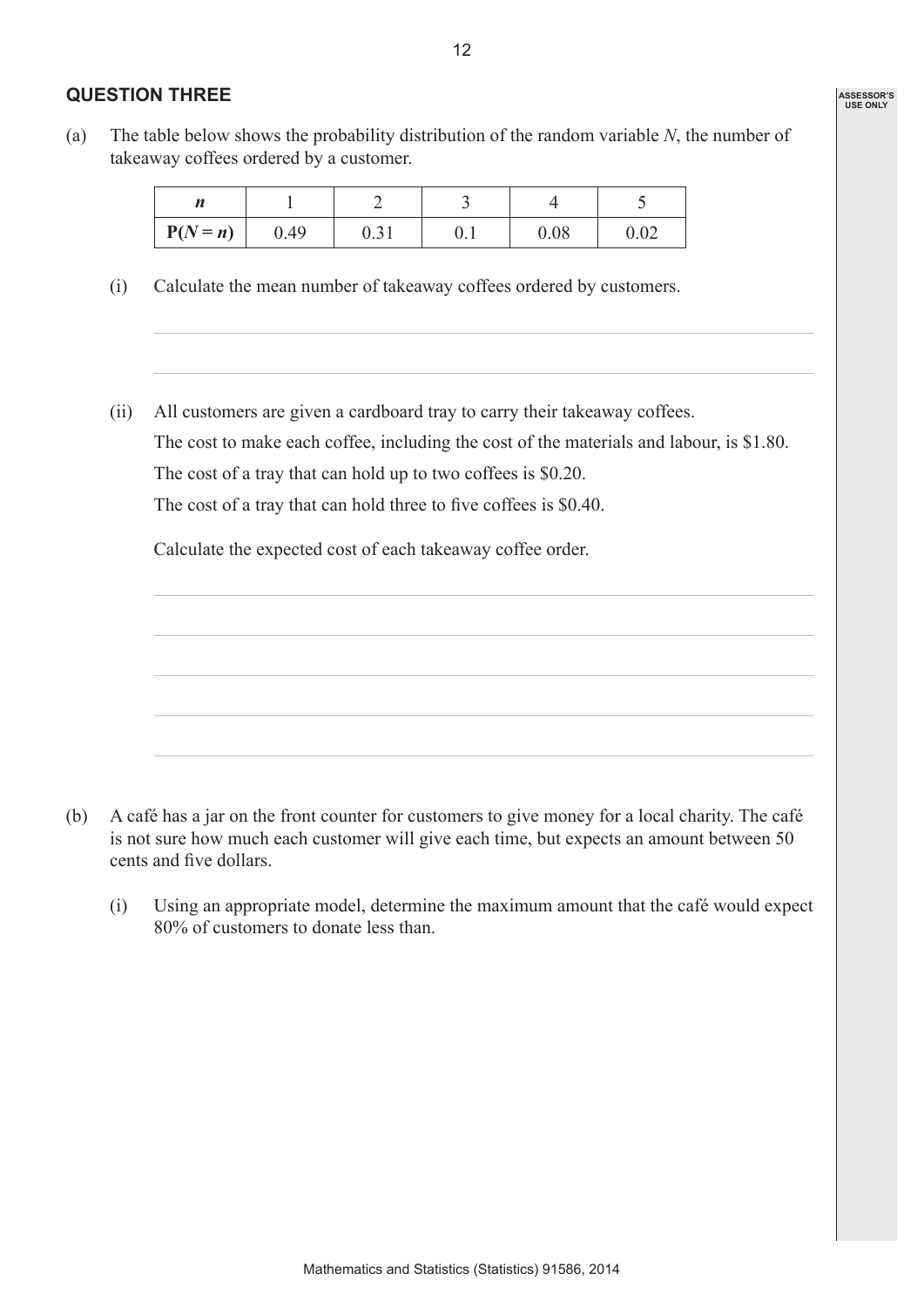| <b>ASSESSOR'S</b> |
|-------------------|
| <b>USE ONLY</b>   |

 (ii) Justify your selection of an appropriate probability distribution model.

(c) A company that sells coffee beans recorded the number of visits to its website in 15-minute periods over the last two months. The company found that in 96% of such periods, there was at least one visit to the website.

 Calculate the probability that the website will receive more than 10 visits in any given 30-minute period.

13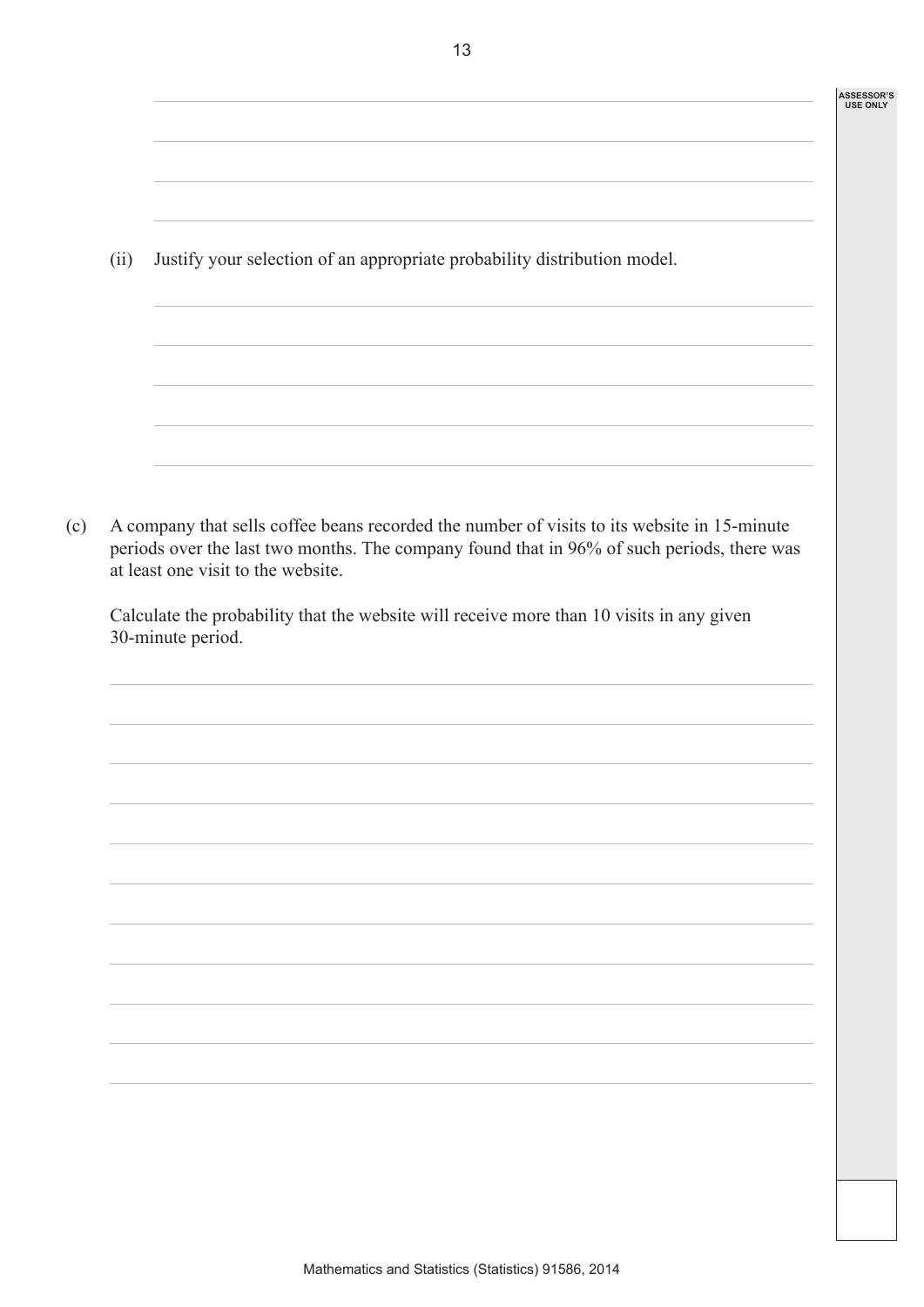| <b>TAU PÄTAI</b> |  | He puka anō mēnā ka hiahiatia.<br>Tuhia te (ngā) tāu pātai mēnā e hāngai ana. |  | MÃ TE<br>KAIMÃKA<br>ANAKE |
|------------------|--|-------------------------------------------------------------------------------|--|---------------------------|
|                  |  |                                                                               |  |                           |
|                  |  |                                                                               |  |                           |
|                  |  |                                                                               |  |                           |
|                  |  |                                                                               |  |                           |
|                  |  |                                                                               |  |                           |
|                  |  |                                                                               |  |                           |
|                  |  |                                                                               |  |                           |
|                  |  |                                                                               |  |                           |
|                  |  |                                                                               |  |                           |
|                  |  |                                                                               |  |                           |
|                  |  |                                                                               |  |                           |
|                  |  |                                                                               |  |                           |
|                  |  |                                                                               |  |                           |
|                  |  |                                                                               |  |                           |
|                  |  |                                                                               |  |                           |
|                  |  |                                                                               |  |                           |
|                  |  |                                                                               |  |                           |
|                  |  |                                                                               |  |                           |
|                  |  |                                                                               |  |                           |
|                  |  |                                                                               |  |                           |
|                  |  |                                                                               |  |                           |
|                  |  |                                                                               |  |                           |
|                  |  |                                                                               |  |                           |
|                  |  |                                                                               |  |                           |
|                  |  |                                                                               |  |                           |
|                  |  |                                                                               |  |                           |
|                  |  |                                                                               |  |                           |
|                  |  |                                                                               |  |                           |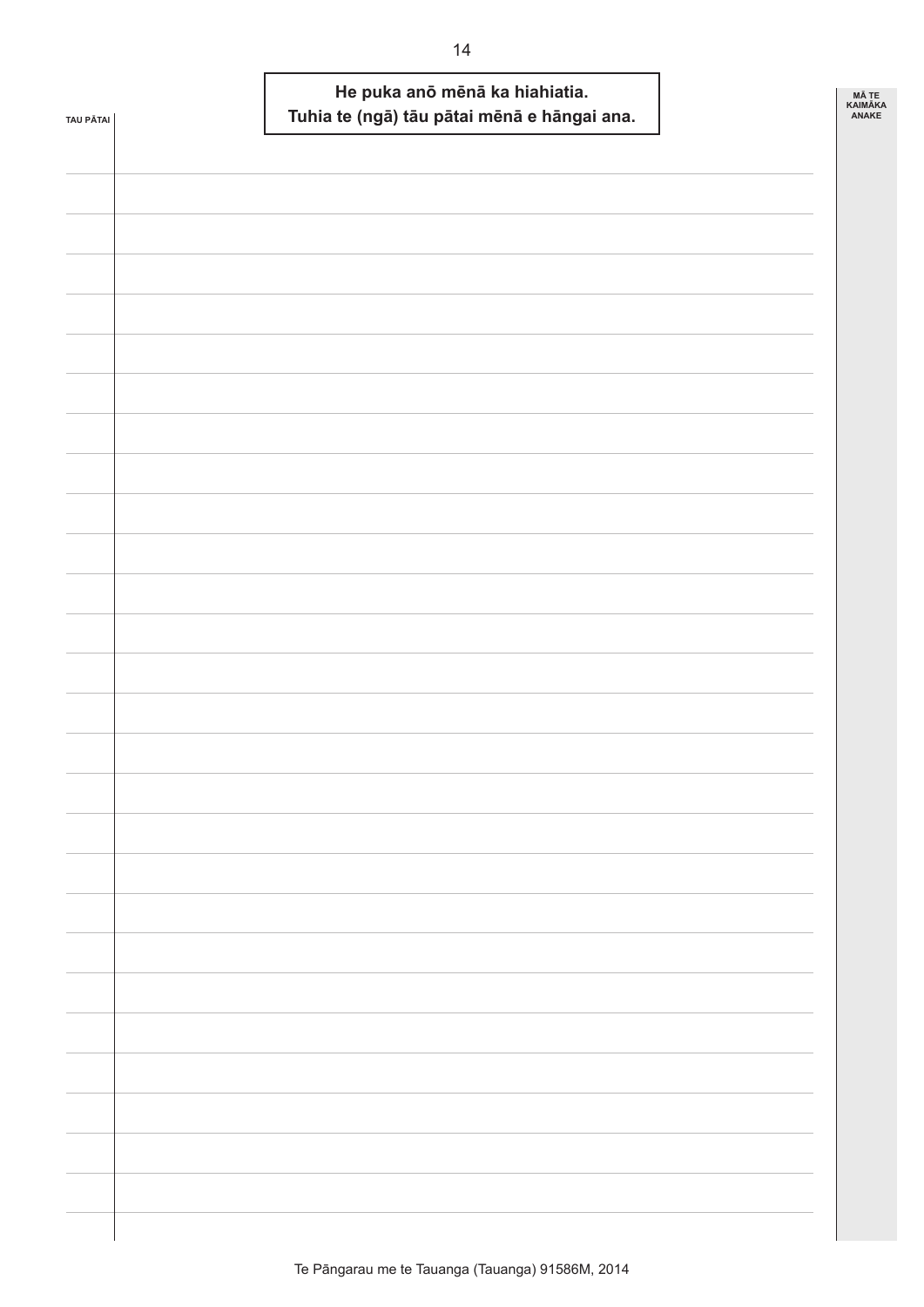|                            | Extra paper if required.                    | ASSESSOR'S<br>USE ONLY |
|----------------------------|---------------------------------------------|------------------------|
| <b>QUESTION<br/>NUMBER</b> | Write the question number(s) if applicable. |                        |
|                            |                                             |                        |
|                            |                                             |                        |
|                            |                                             |                        |
|                            |                                             |                        |
|                            |                                             |                        |
|                            |                                             |                        |
|                            |                                             |                        |
|                            |                                             |                        |
|                            |                                             |                        |
|                            |                                             |                        |
|                            |                                             |                        |
|                            |                                             |                        |
|                            |                                             |                        |
|                            |                                             |                        |
|                            |                                             |                        |
|                            |                                             |                        |
|                            |                                             |                        |
|                            |                                             |                        |
|                            |                                             |                        |
|                            |                                             |                        |
|                            |                                             |                        |
|                            |                                             |                        |
|                            |                                             |                        |
|                            |                                             |                        |
|                            |                                             |                        |
|                            |                                             |                        |